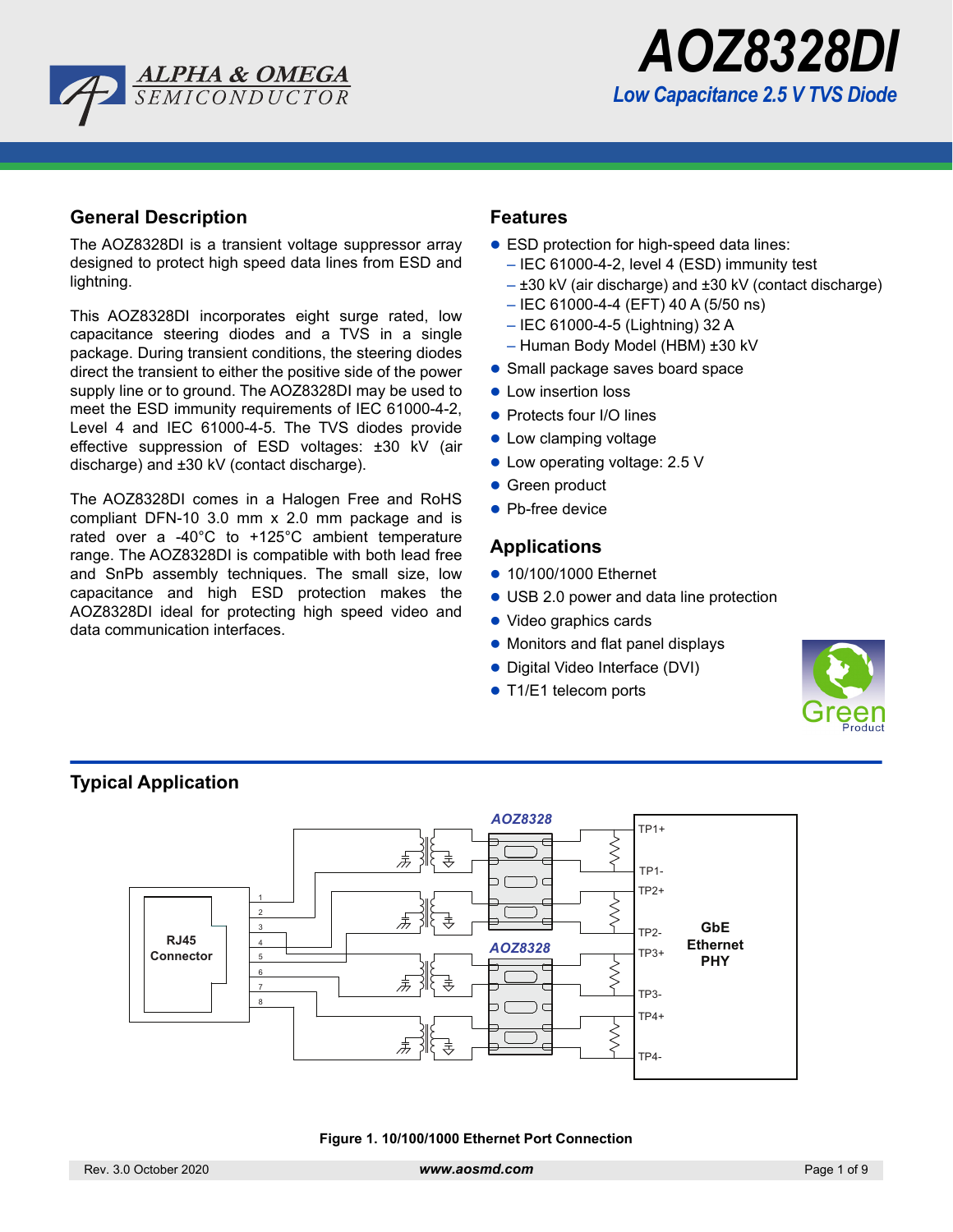

## **Ordering Information**

| <b>Part Number</b>                                                                                    | <b>Ambient Temperature Range</b> | Package                | <b>Environmental</b> |  |  |  |  |
|-------------------------------------------------------------------------------------------------------|----------------------------------|------------------------|----------------------|--|--|--|--|
| AOZ8328DI                                                                                             | -40°C to +125°C                  | 3.0 mm x 2.0 mm DFN-10 | Green Product        |  |  |  |  |
| AOC Orean Dreducts (with "I " sufficial use reduced layels of Helemana, and are also Del IC compliant |                                  |                        |                      |  |  |  |  |



AOS Green Products (with "L" suffix) use reduced levels of Halogens, and are also RoHS compliant. Please visit www.aosmd.com/media/AOSGreenPolicy.pdf for additional information.

# **Pin Configuration**



# **Schematic**



## **Absolute Maximum Ratings**

*Exceeding the Absolute Maximum ratings may damage the device.*

| <b>Parameter</b>                                                               | Rating                                |
|--------------------------------------------------------------------------------|---------------------------------------|
| $VP - GND$                                                                     | 2.5V                                  |
| Peak Pulse Power ( $P_{PK}$ ), $t_P = 8/20 \mu s^{(1)}$                        | 450 W                                 |
| Peak Pulse Current ( $I_{\rm PP}$ ), $t_{\rm P}$ = 8/20 $\mu$ s <sup>(1)</sup> | 32A                                   |
| Storage Temperature $(T_S)$                                                    | -65 $^{\circ}$ C to +150 $^{\circ}$ C |
| ESD Rating per IEC61000-4-2, Contact <sup>(2)</sup>                            | $±30$ kV                              |
| ESD Rating per IEC61000-4-2, Air <sup>(2)</sup>                                | $±30$ kV                              |
| ESD Rating per Human Body Model <sup>(3)</sup>                                 | $±30$ kV                              |

**Notes:**

1. Ratings with 2 pins connected together per the recommended configuration (ie. pin 1 connected to pin 10, pin 2 connected to pin 9, pin 4 connected to pin 7, and pin 5 connected to pin 6).

2. IEC 61000-4-2 discharge with C<sub>Discharge</sub> = 150 pF, R<sub>Discharge</sub> = 330 Ω.

3. Human Body Discharge per MIL-STD-883, Method 3015 C<sub>Discharge</sub> = 100 pF, R<sub>Discharge</sub> = 1.5 kΩ.

# **Maximum Operating Ratings**

| <b>Parameter</b>             | Rating            |  |  |  |
|------------------------------|-------------------|--|--|--|
| Junction Temperature $(T_J)$ | -40 °C to +125 °C |  |  |  |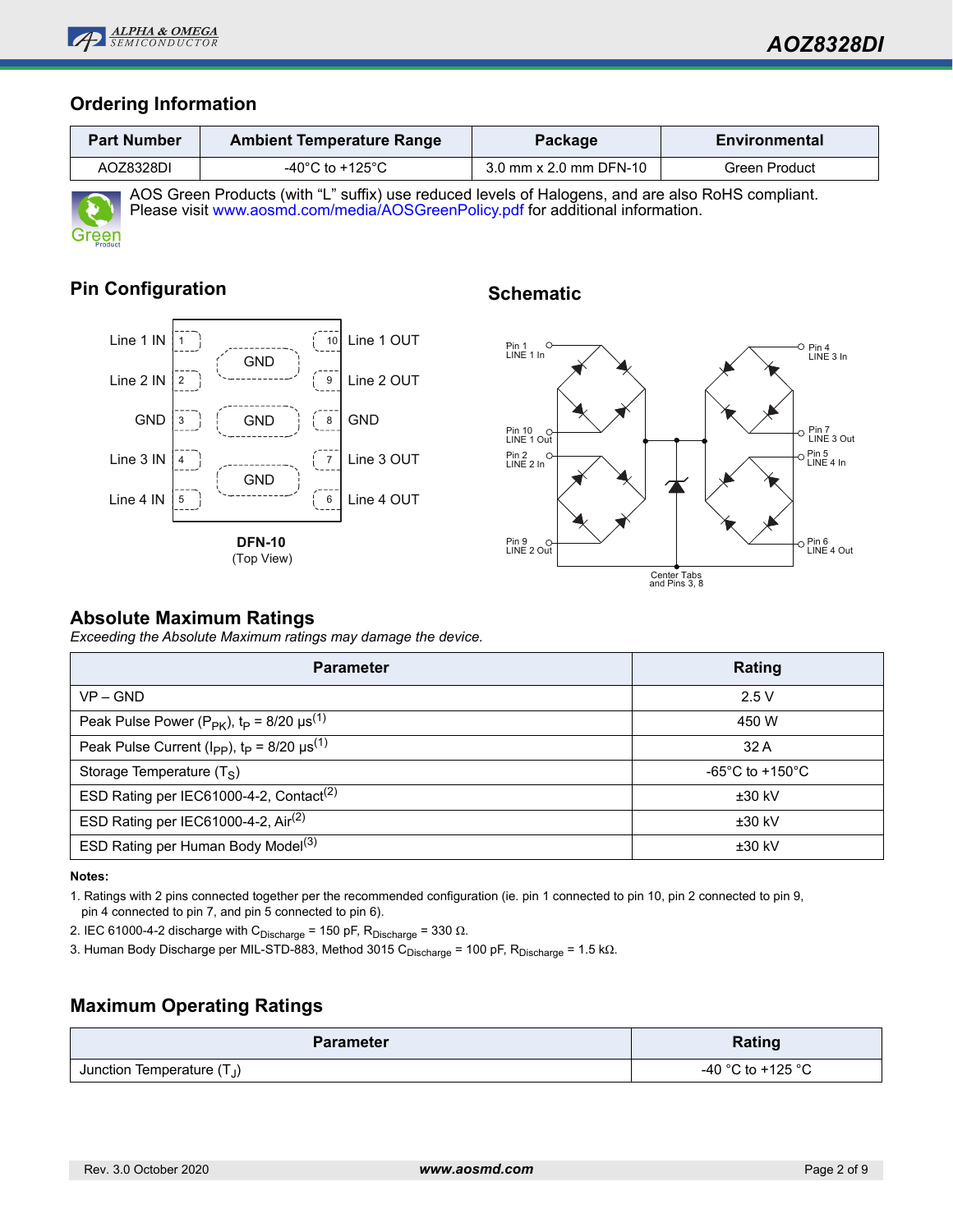

## **Electrical Characteristics**

 $T_A = 25^\circ \text{C}$  unless otherwise specified.

| <b>Symbol</b>    | <b>Parameter</b>             | <b>Conditions</b>                                                  | Min. | Typ. | Max.   | <b>Units</b> |
|------------------|------------------------------|--------------------------------------------------------------------|------|------|--------|--------------|
| V <sub>RWM</sub> | Reverse Working Voltage      | Between any I/O pin and $GND(4)$                                   |      |      | 2.5    | $\vee$       |
| $I_{\mathsf{R}}$ | Reverse Leakage Current      | $V_{RWM}$ = 2.5 V, between any I/O pin and GND                     |      |      | 1      | μA           |
| $V_{CL}$         | Channel Clamp Voltage        | $I_{PP}$ = 5 A, tp = 8/20 µs, any I/O pin to Ground <sup>(3)</sup> |      |      |        |              |
|                  | <b>Positive Transients</b>   |                                                                    |      |      | 4.5    | V            |
|                  | Negative Transient           |                                                                    |      |      | $-4.5$ | $\vee$       |
|                  | <b>Channel Clamp Voltage</b> | $I_{\text{PP}}$ = 10 A, tp = 8/20 µs, any I/O pin to               |      |      |        |              |
|                  | <b>Positive Transients</b>   | Ground <sup>(3)</sup>                                              |      |      | 8      | V            |
|                  | <b>Negative Transient</b>    |                                                                    |      |      | -8     | $\vee$       |
|                  | Channel Clamp Voltage        | $I_{\text{PP}}$ = 25 A, tp = 8/20 µs, any I/O pin to               |      |      |        |              |
|                  | <b>Positive Transients</b>   | Ground $^{(3)}$                                                    |      |      | 16     | $\vee$       |
|                  | <b>Negative Transient</b>    |                                                                    |      |      | $-18$  | $\vee$       |
| $C_i$            | Junction Capacitance         | $V_R$ = 0 V, f = 1 MHz, any I/O pin to Ground                      |      | 2.8  | 4      | pF           |
|                  |                              | $V_R$ = 0 V, f = 1 MHz, between I/O pins <sup>(3)</sup>            |      | 1.4  |        | рF           |

**Notes:**

3. These specifications are guaranteed by design.

4. The working peak reverse voltage, V<sub>RWM</sub>, should be equal to or greater than the DC or continuous peak operating voltage level.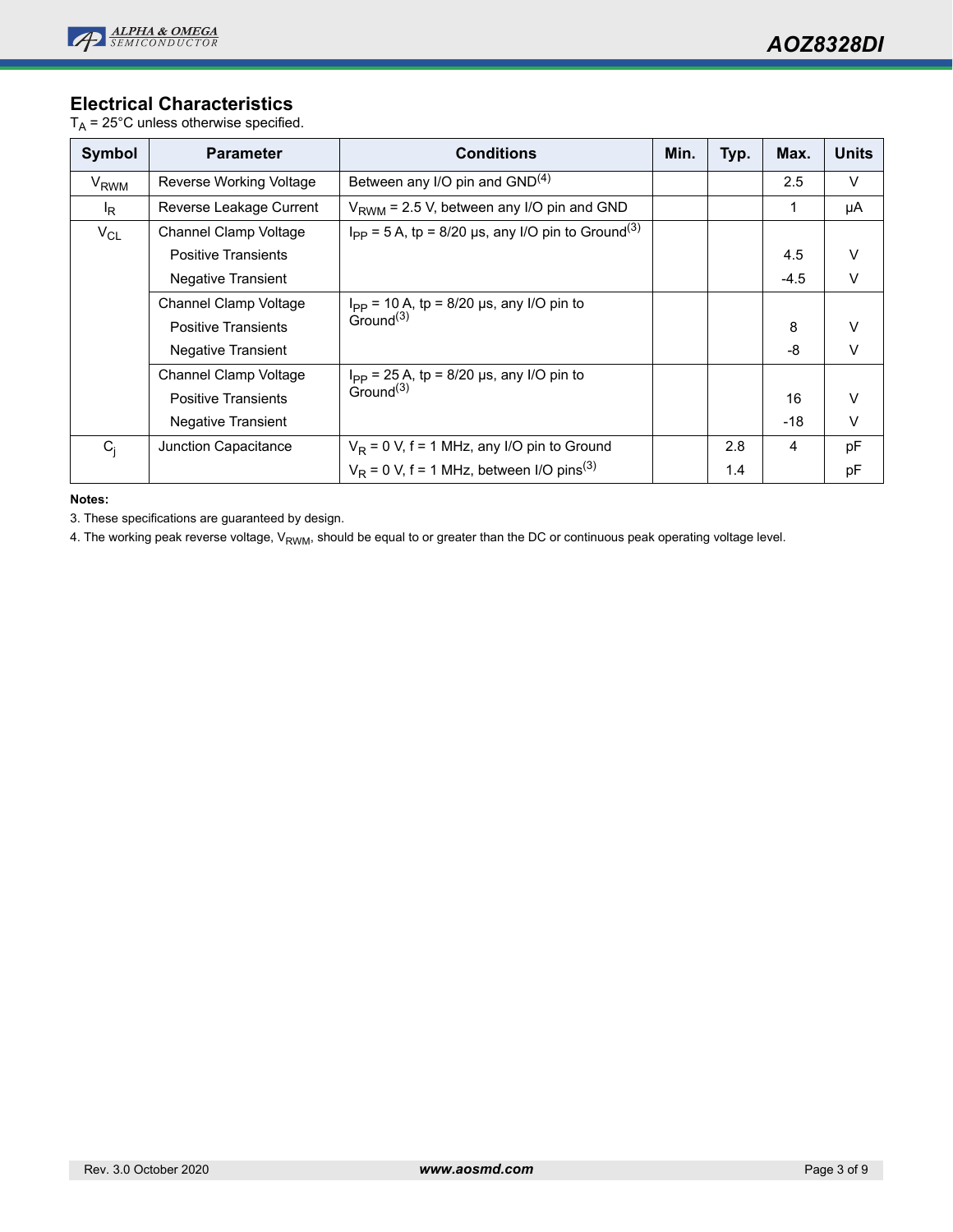

# **Typical Performance Characteristics**

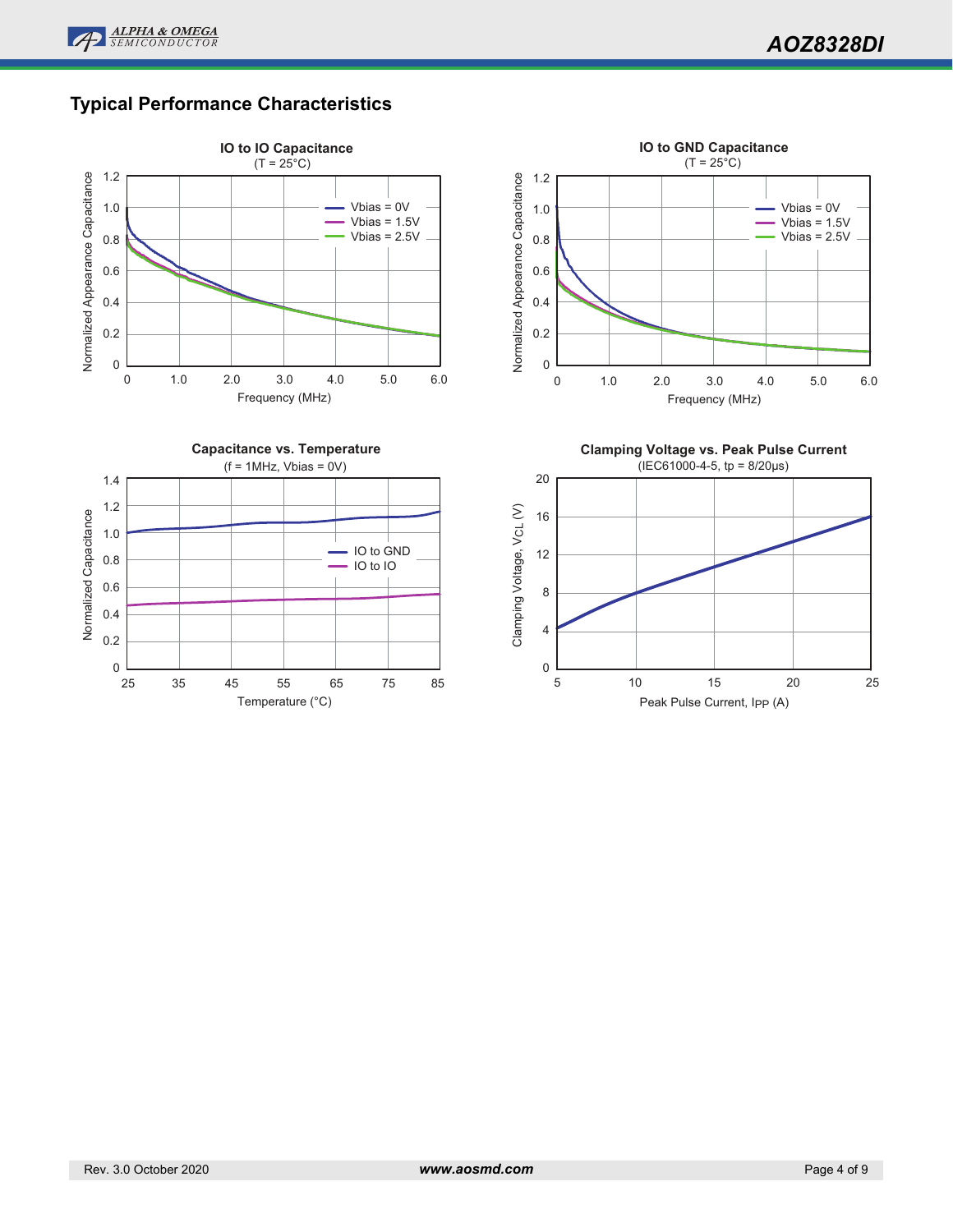

# **Typical Performance Characteristics** (*Continued*)



Frequency (MHz)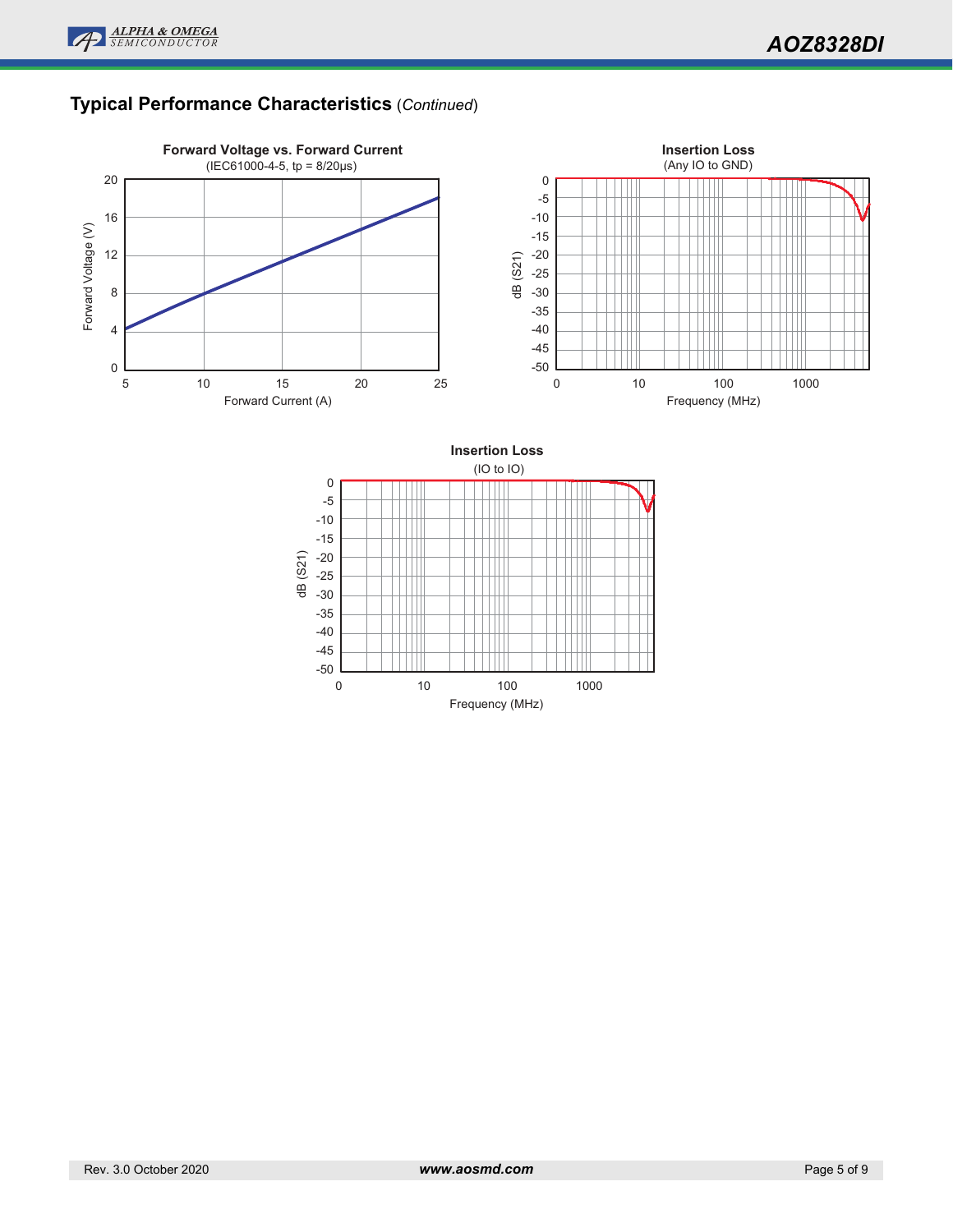

### **Application Information**

The AOZ8328DI TVS is design to protect four data lines from fast damaging transient over-voltage by clamping the over-voltage to a reference. When the transient on a protected data line exceeds the reference voltage, the steering diode is forward bias and conducts harmful ESD transients away from the sensitive circuitry under protection.

#### **PCB Layout Guidelines**

Printed circuit board layout is the key to achieving the highest level of surge immunity on power and data lines. The location of the protection devices on the PCB is the simplest and most important design rule to follow. The AOZ8328DI devices should be located as close as possible to the noise source. The placement of the AOZ8328DI devices should be used on all data and power lines that enter or exit the PCB at the I/O connector. In most systems, surge pulses occur on data and power lines that enter the PCB through the I/O connector. Placing the AOZ8328DI devices as close as possible to the noise source ensures that a surge voltage will be clamped before the pulse can be coupled into adjacent PCB traces. In addition, the PCB should use the shortest possible traces. A short trace length equates to low impedance, which ensures that the surge energy will be dissipated by the AOZ8328DI device. Long signal traces will act as antennas to receive energy from fields that are produced by the ESD pulse. By keeping line lengths as short as possible, the efficiency of the line to act as an antenna for ESD related fields is reduced.

Minimize interconnecting line lengths by placing devices with the most interconnect as close together as possible. The protection circuits should shunt the surge voltage to either the reference or chassis ground. Shunting the surge voltage directly to the IC's signal ground can cause ground bounce. The clamping performance of TVS diodes on a single ground PCB can be improved by minimizing the impedance with relatively short and wide ground traces. The PCB layout and IC package parasitic inductances can cause significant overshoot to the TVS's clamping voltage. The inductance of the PCB can be reduced by using short trace lengths and multiple layers with separate ground and power planes. One effective method to minimize loop problems is to incorporate a ground plane in the PCB design. The AOZ8328DI low capacitance TVS is designed to protect four high speed data transmission lines from transient over-voltages by clamping them to a fixed reference. The low inductance and construction minimizes voltage overshoot during high current surges. When the voltage on the protected line exceeds the reference voltage the internal steering diodes are forward biased, conducting the transient current away from the sensitive circuitry.

Good circuit board layout is critical for the suppression of ESD induced transients. The following guidelines are recommended:

- 1. Place the TVS near the I/O terminals or connectors to restrict transient coupling.
- 2. Fill unused portions of the PCB with ground plane.
- 3. Minimize the path length between the TVS and the protected line.
- 4. Minimize all conductive loops including power and ground loops.
- 5. The ESD transient return path to ground should be kept as short as possible.
- 6. Never run critical signals near board edges.
- 7. Use ground planes whenever possible.
- 8. Avoid running critical signal traces (clocks, resets, etc.) near PCB edges.
- 9. Separate chassis ground traces from components and signal traces by at least 4 mm.
- 10. Keep the chassis ground trace length-to-width ratio < 5:1 to minimize inductance.
- 11. Protect all external connections with TVS diodes.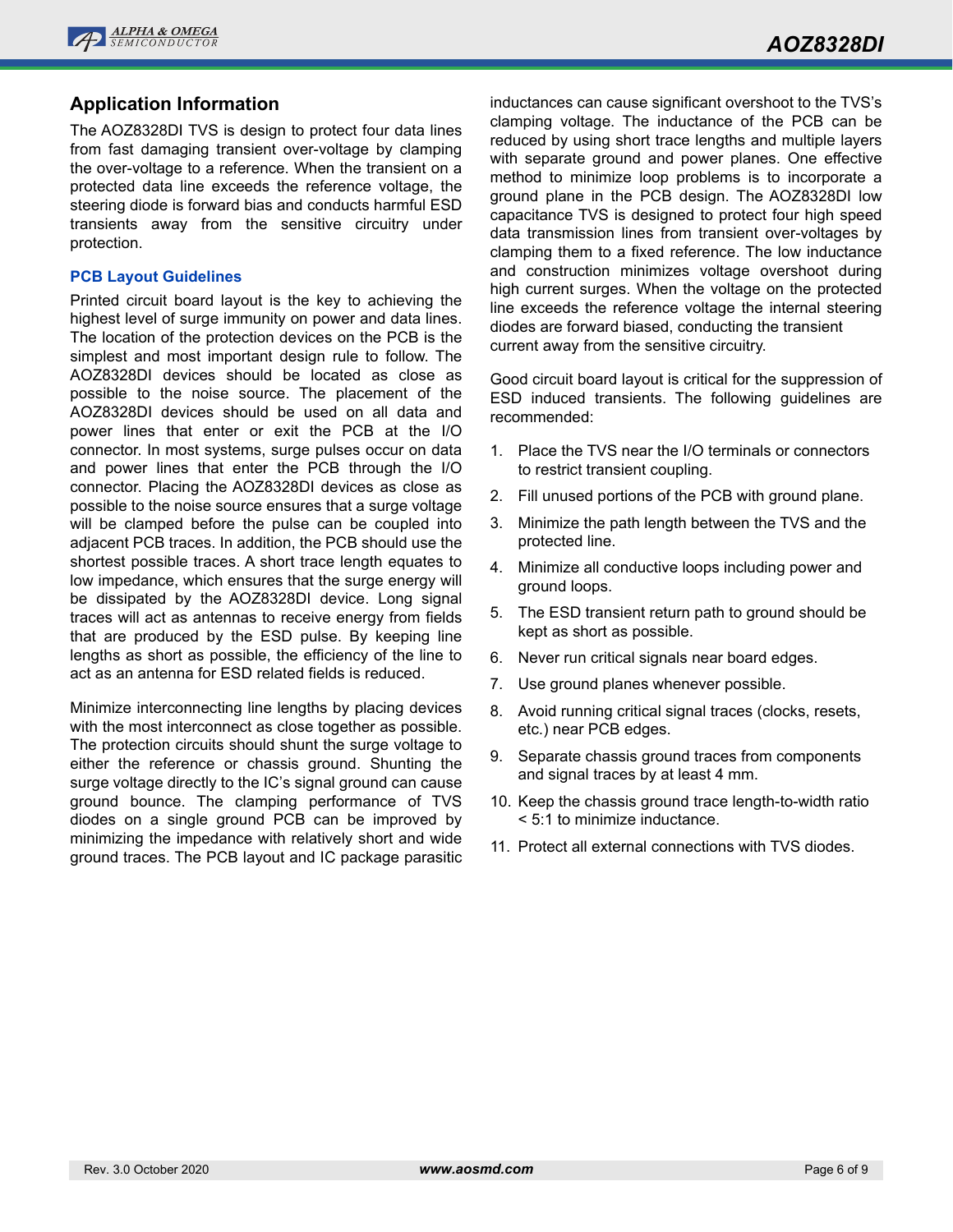

# **Package Dimensions, DFN 3.0 x 2.0**



### **RECOMMENDED LAND PATTERN**



#### **Dimensions in millimeters**

| Symbols        | Min.                 | Nom.         | Max. |  |  |
|----------------|----------------------|--------------|------|--|--|
| Α              | 0.50                 | 0.60         | 0.65 |  |  |
| A <sub>1</sub> | 0.00                 | 0.03         | 0.05 |  |  |
| A2             |                      | (0.15)       |      |  |  |
| h              | 0.15                 | 0.20         | 0.25 |  |  |
| b1             | 0.25                 | 0.35         | 0.45 |  |  |
| D              | 2.90                 | 3.00         | 3.10 |  |  |
| E              | 1.90                 | 2.00         | 2.10 |  |  |
| e              | $0.60$ BSC           |              |      |  |  |
| e1             | 0.65 BSC             |              |      |  |  |
| e2             | 0.95 BSC             |              |      |  |  |
| L              | 0.25<br>0.30<br>0.35 |              |      |  |  |
| L1             | 0.95                 | 1.00<br>1.05 |      |  |  |
| N              | 10.00                |              |      |  |  |
| aaa            | 0.08                 |              |      |  |  |
| bbb            | 0.10                 |              |      |  |  |

#### **Note:**

- 1. Controlling dimensions are in millimeters. Coverted inch dimensions are not necessarily exact.
- 2. The land pattern is only for reference.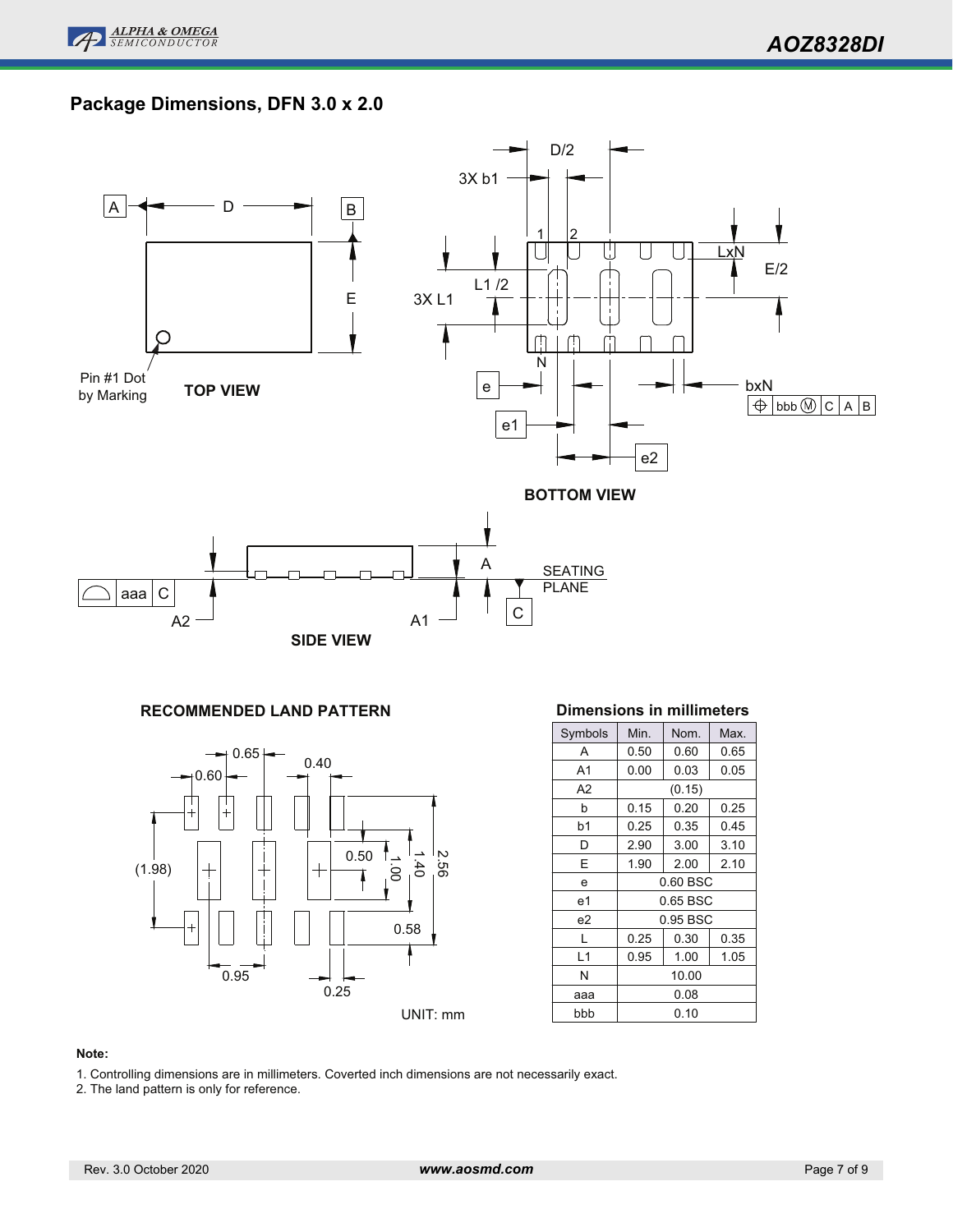# **Tape and Reel Dimensions, DFN 3.0 x 2.0**



Feeding Direction

| Package    | A0    | B <sub>0</sub> | K0   | D0  |      |                                                                                                 |      | E <sub>2</sub> |                               | P <sub>1</sub> |                    | P <sub>2</sub> |
|------------|-------|----------------|------|-----|------|-------------------------------------------------------------------------------------------------|------|----------------|-------------------------------|----------------|--------------------|----------------|
| <b>DFN</b> | 2.20  | 3.15           | 0.76 | .50 | 1.00 | 8.00                                                                                            | 1.75 | 3.50           | 4.00                          | 4.00           | $\vert 2.00 \vert$ | 0.20           |
| 3x2 10L    | ±0.05 | $\pm 0.05$     |      |     |      | $\vert$ $\pm 0.05$ $\vert$ +0.1/-0.0 $\vert$ +0.05 $\vert$ +0.3/-0.1 $\vert$ $\pm$ 0.10 $\vert$ |      | $\pm 0.05$     | │±0.10 │±0.10 │±0.05 │±0.02 │ |                |                    |                |

**Reel**



| -    |                     |           |           |                |           |      |      |           |
|------|---------------------|-----------|-----------|----------------|-----------|------|------|-----------|
|      | Tape Size Reel Size | M         | N         | W <sub>1</sub> |           |      |      |           |
| 12mm | ø180                | ø180      | 60        | 8.4            | 13.0      | 1.5  | 13.5 | 3.0       |
|      |                     | $\pm 0.5$ | $\pm 0.5$ | $+0.5/-0.0$    | $\pm 0.2$ | Min. | Min. | $\pm 0.5$ |